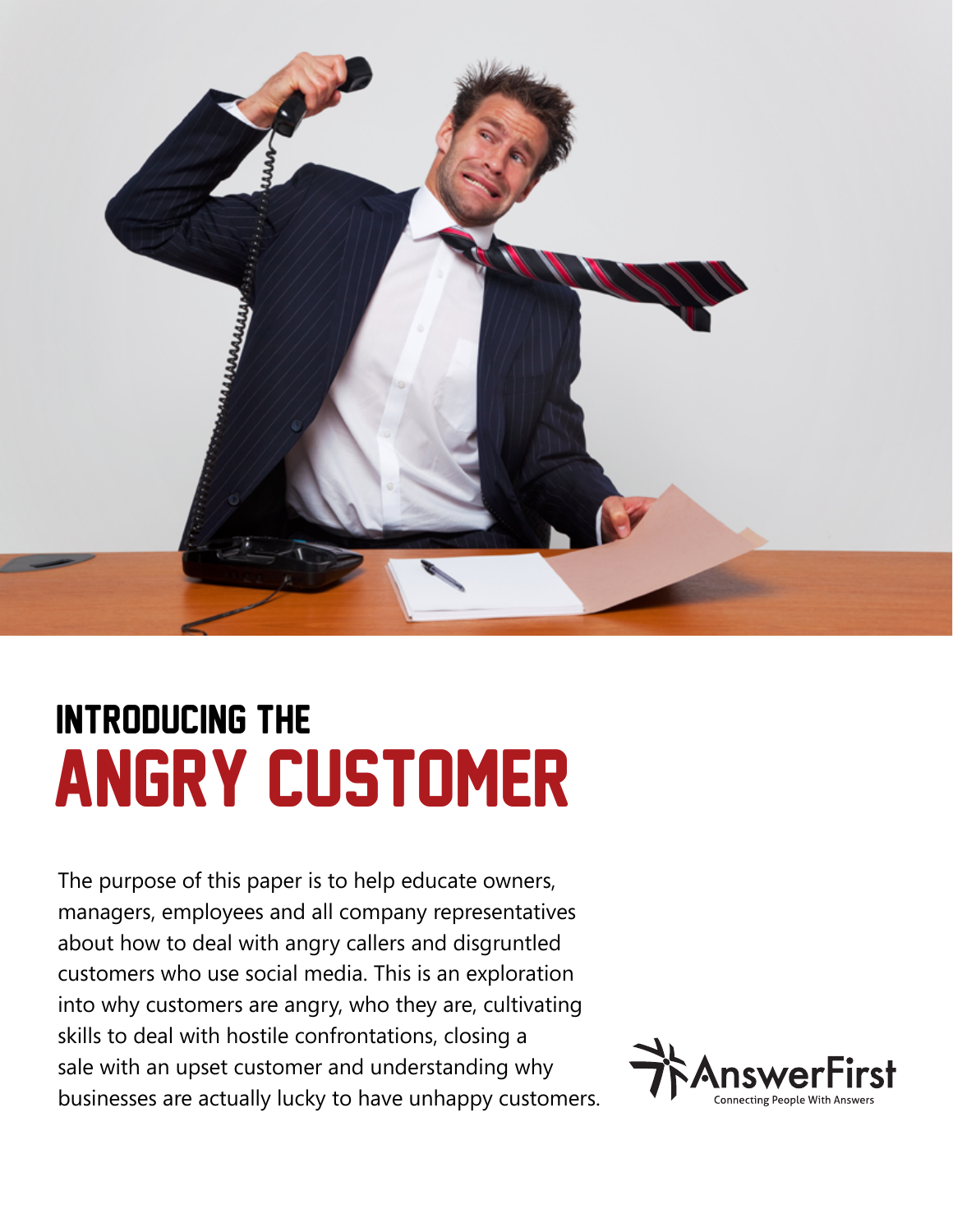Every business associate who interacts with customers can agree that dealing with pleasant customers makes the day of sales and phone calls go easily. However, when company representatives encounter an angry customer, most of them tend to shy away from having a dialogue with the current or potential consumer. Unfortunately, failing to engage the customer, can be forever damaging to the business. Studies have shown that 65 percent of consumers cut ties with a brand over a single poor customer service experience. Often, losing angry customers can be avoided completely by understanding some principles about them.

There are four fundamental values to learn about angry consumers in order to work towards resolving issues and completing sales, if possible. There are many reasons customers are upset and there are different types of disgruntled customers. How employees respond to and deal with these types of consumers will have a lasting effect on both the business and the consumer. Also, an unhappy customer may be a blessing in disguise, because new ideas to improve services or products may grow from the complaints.

### First Fundamental

#### **Customers become angry for many reasons. Here are some situations to consider:**

- Sometimes, their anger does not even concern your business. It's just simply your company's service or product failure happened to coincide with an event that made them angry. Unfortunately, your company has become an easy target and outlet for their anger. Sounds odd, but it happens.
- Frequently, customers react when a product or service did not arrive as expected. This situation can be due to poor communication on the details between the seller and buyer or a delivery issue.

"Studies have shown that 65 percent of consumers cut ties with a brand over a single poor **CUSTOMER SERVICE** experience."

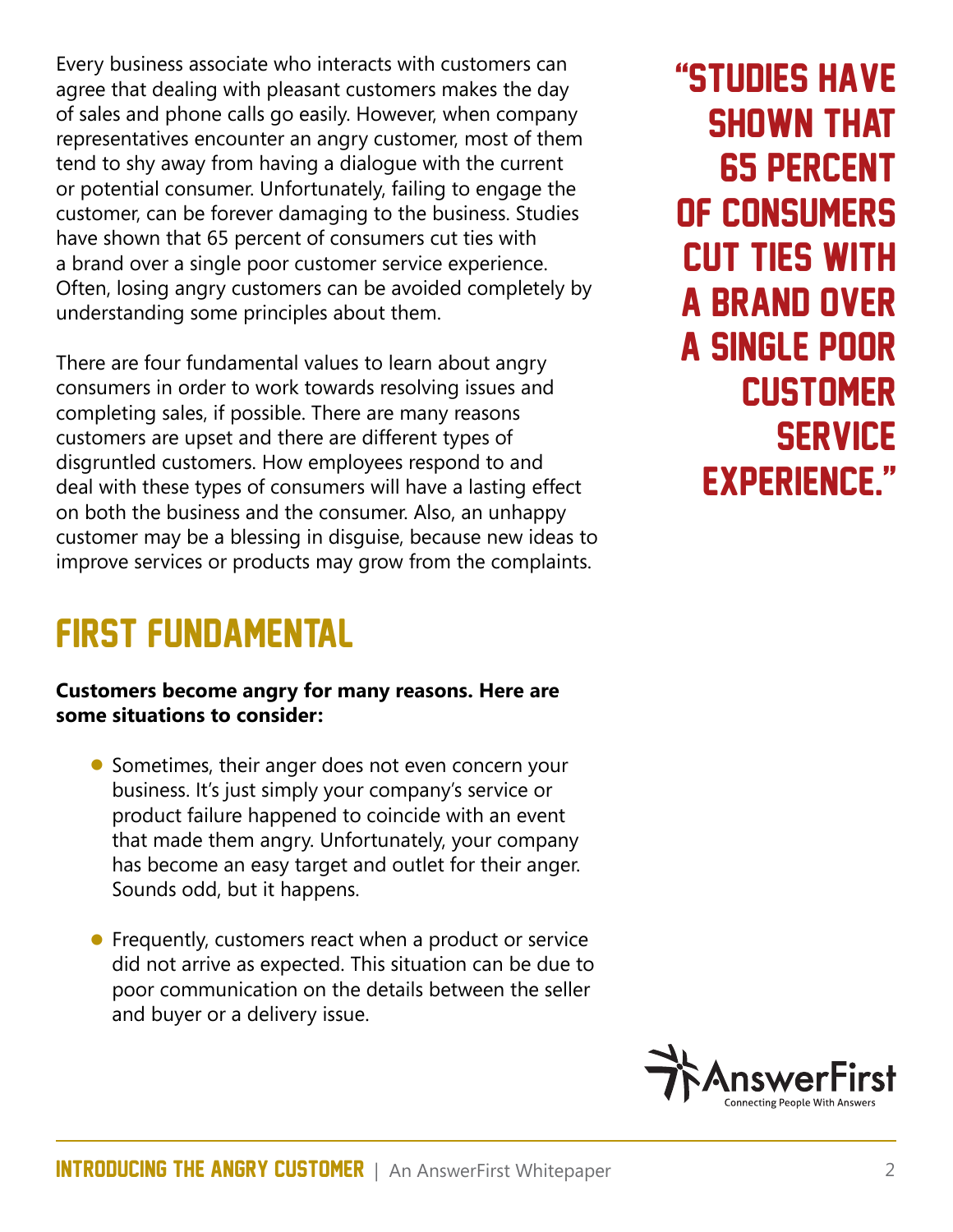- Another trigger is the lack of ability for a potential or existing customer to reach a company representative. When consumers call companies for information about products or services and constantly get transferred to various departments without getting an answer, the empty transfers combined with long wait times on hold are guaranteed to increase a consumer's ire.
- Of course, a customer will typically become irate if he or she feels misled or lied to. Many times it's only because some of the information the client received during the process of making a purchase was inaccurate. Here, an innocent mistake by an employee can start a wildfire and escalate quickly into complete distrust for an entire brand.

There are obviously other situations that can upset an existing or potential customer, but the ones listed above tend to be the most common. Regardless of the reason the individual is upset, an important first step in addressing the customer's anger is to understand why he or she is feeling displeased with the company, its products or its services.

### Second Fundamental

Interestingly, there are just as many types of angry customers as there are reasons why customers become angry. The various types of upset customers exist because people, in general, emote differently. Here, we will look at a few of the main types.

**• The Screamer** can be a huge distraction, especially in the middle of a business location. They can be perceived as threatening by fellow customers and employees. However, most often, by screaming 'Get me a Manager!', they are hoping to just intimidate their way into whatever they want. Often, they may cause the business to lose other sales as people try to distance themselves from the situation. Most importantly, the employee interacting directly with this customer must work hard to remain calm in the conversation and try

"The various types of upset **CUSTOMERS** exist because people, in general, emote differently."

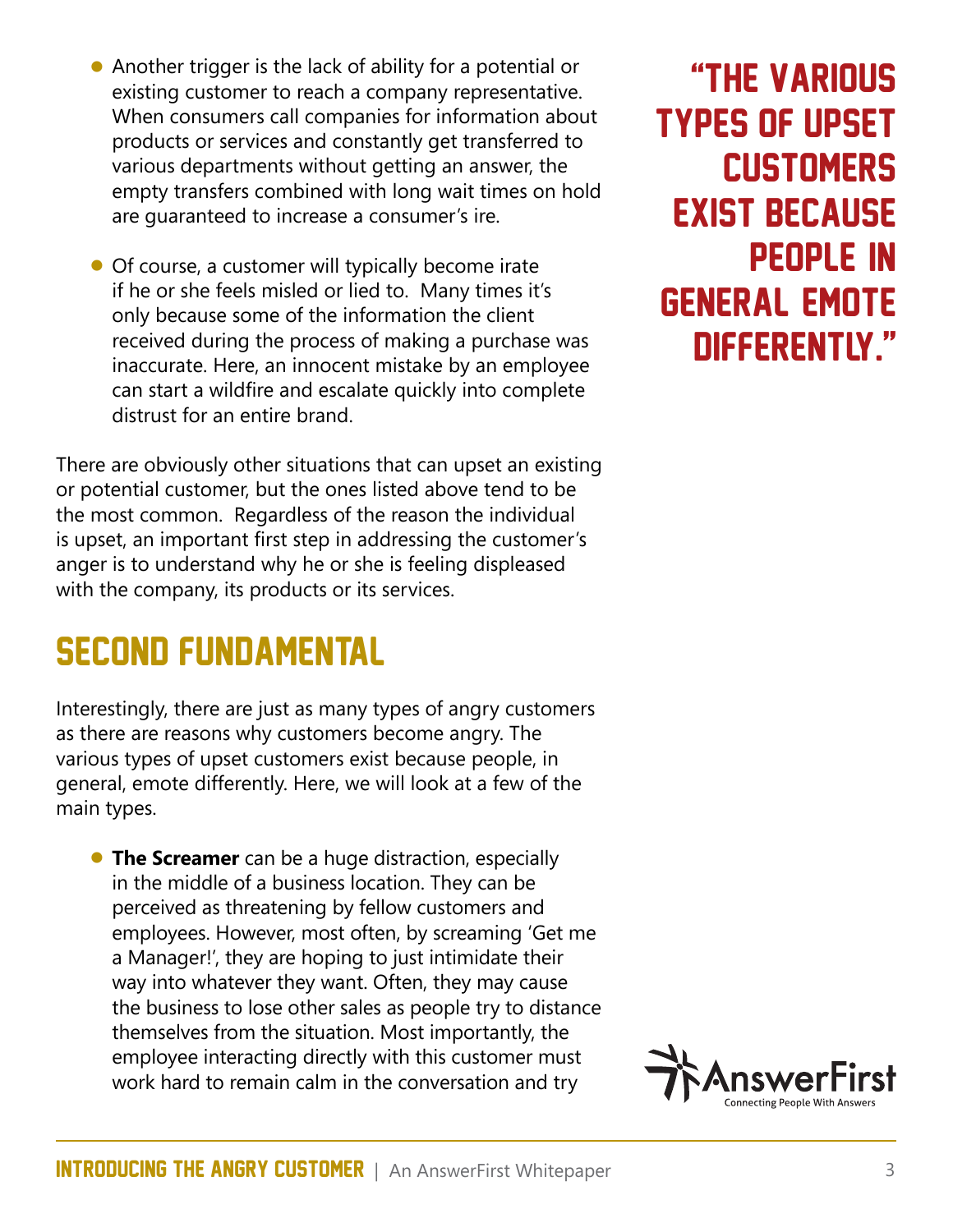to diffuse the situation. On the phone, it is easier to diffuse the screamer by asking him or her to talk in a calmer voice in order to continue the conversation and by also promising to reach a resolution. In person, an employee's body language is important because it can ignite the screamer even more.

• **Next up, is The Crier.** Yes. To some, it may be a humorous thought that a consumer would stand and cry in middle of a store or on the phone. However, it does happen. This type of upset customer is more common when a purchase involves big-ticket items because there is more invested financially. There is not much to do, but to let them cry themselves out and then work to resolve their issue with your service or product. Often, they become overly apologetic for crying. This scenario on the telephone plays out in a similar fashion, except you don't have to offer them a tissue.

Pay close attention to the next two types, because they pose the greatest threat to the business and its employees.

- **The Personal Attacker** can be very combative and sometimes even cause managers to contact the police. If a caller is threatening you, using violent language or swearing, follow your company's policy guidelines for handling difficult customers. If the guidelines allow you to end the call when they cross the line, by all means, end the call right away. Sadly, if the customer is at a business location, a security guard or the police may need to be called to escort the customer from the premises.
- **The Publicist** may not be a physical threat to a business and its employees, but can wield a more damaging blow to the company's financial future. Many angry customers have been encouraged to publish their grief about a company online. Today, with the world of social media available at everyone's fingertips, many consumers will just utilize social networks to complain about the company and if the business isn't paying attention its reputation can be tarnished without the business even knowing it. On the flipside, some

"For instance, studies show that almost 60 percent of millennials **SHARE BAD CUSTOMER EXPERIENCES** online for all to see."

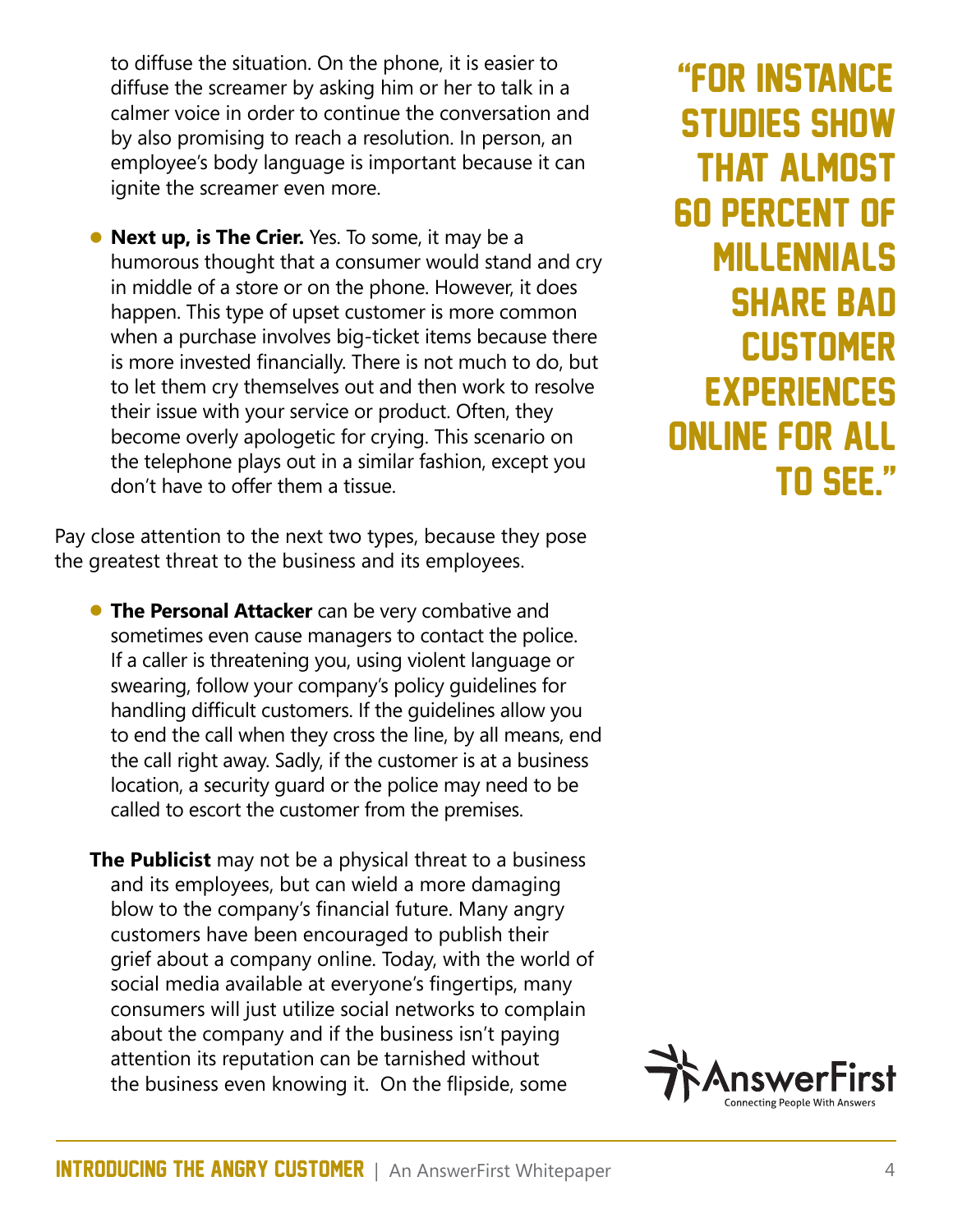companies put their best reps online, and broadcasting a bad experience into the social universe motivates the company to appease an upset consumer almost instantly. FedEx admitted in a study that it recruits "exceptional" agents for its social media team.

### Third Fundamental

If there is an owner, manager or employee that doesn't believe it's necessary to respond to complaints and work with consumers to make them happy, then this 2013 study by Dimensional Research might be more persuasive. It showed that an overwhelming 86 percent of its participants said that their buying decisions are influenced by negative online reviews. Reviewing how many stars a company or product has along with detailed written reviews are some of the first things consumers consider before making a purchase. It's crucial to take the time to respond to complaints and correct issues. How?

- The most effective approach to help an angry customer is to **Listen**. Don't speak.
	- If the interaction is taking place in person, just nod your head in acknowledgement as you listen to the consumer's complaint. Nodding your head and looking a person squarely in the eyes, sends the signals that you care and that you are trying to understand.
	- If this is a phone call, an occasional yes or uhhuh will let the caller know you are there. While the caller is speaking, it may be helpful to **jot down the major points of their problem on your notepad**. Angry consumers tend to go on tangents. Keeping notes will help you to find an answer to the problem more efficiently and will also help you and the customer focus more clearly on the issues.

"It showed that an **OVERWHELMING** 86 percent of **PARTICIPANTS** said that their buying decisions are influenced by negative online reviews."

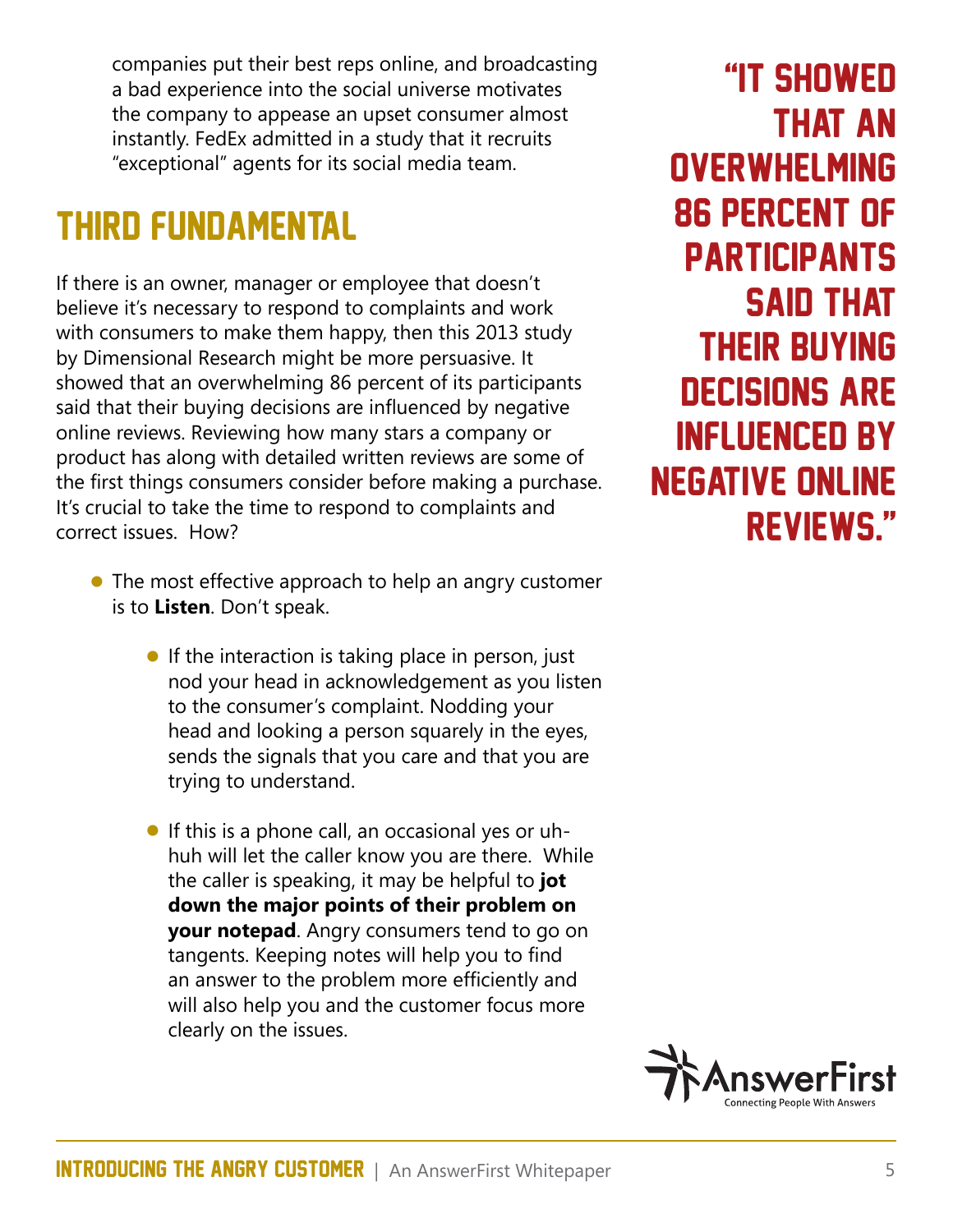- Once the person who is angry completes stating their perspective, it's extremely helpful to **repeat the information**. Customers want to feel that you understand their side. They know that you are going to do things by the company's policies, but they want to feel as if they have possibly gained an ally. By conveying empathy and summarizing a consumer's main points, the caller or in-store customer can feel you are listening. This method also gives the consumer a few moments to calm down.
- Once the issues have been sorted, it's time to **determine if the complaint is valid**. It's best practice not to put the caller on hold when you try to solve the problem. Being placed on hold may cause the customer to reignite their angry fuse. If it's necessary to place the customer on hold, inform the customer the reason for the hold, so you can gather information or a manager's input. Switching the line back to the customer occasionally will let them know you are still working for them.
- When working out a **resolution to the problem**, present the customer with options so they will feel more in control. As the options are explained, tell the customer how soon each option can be implemented. If the customer continues to feel that they don't have any control in the situation, it can enrage them even further.

Today's world of social media also allows for businesses to craft a well-organized response to complaints. In some cases, a direct response with a concise plan of action. A great example, would be in 2011 when comedian Gilbert Gottfried, the former voice of the Aflac duck, made derogatory Tweets after the Japanese tsunami. Of course, Aflac received lots of angry calls and messages. After a short period of time, the company announced Gottfried was no longer associated with Aflac. Then, to continue with their great duck series of commercials, the company published a contest on their social media for a replacement voice and solicited demo voice reels. Today, most people have forgotten Gottfried was ever associated with Aflac.

"Today's world of social media also allows for businesses **TO CRAFT A** WELL ORGANIZED response to complaints."

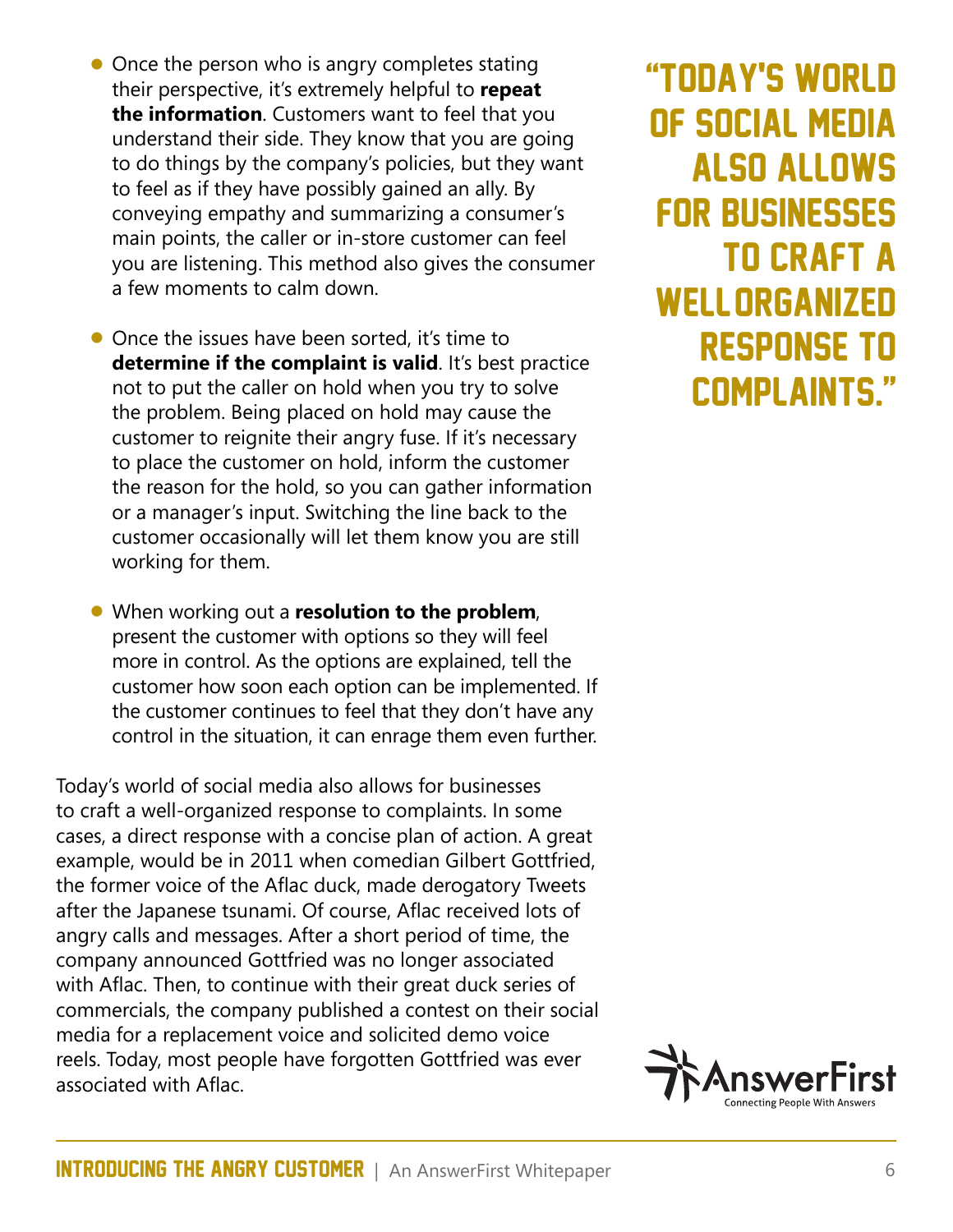This is an example of how a tactful and timely response can renew trust in a brand. Just as an angry customer's friends and family are listening to the customer, there are other potential customers waiting and listening for a response. Thanks to social media, a company can demonstrate to other potential and existing customers that it really cares and will go to great lengths to fix problems.

### Fourth Fundamental

Some business analysts feel that companies with angry customers and callers are lucky. Most employees and operators may have a challenge wrapping their heads around this one. However, analysts are very convincing in their argument. They believe that the biggest favor an angry consumer does is to look directly in a company's face and provide it with unadulterated, honest feedback. As the customer is going through a rather cathartic moment listing out how terrible his or her experience was with the company's product or service, the feedback can often contain some very valuable insight.

The way that a company deals with angry customers can reveal that company's character in many ways. For instance, studies show that almost 60 percent of millennials share bad customer experiences online for all to see. That number is probably not too far behind for other demographic clusters either. Simply put, when a customer becomes angry with a company, it has the potential to be displayed throughout social media. A 2013 study by NewVoiceMedia gives a great view of the consequences when a company handles angry consumers poorly. An estimated \$41 billion is lost in the US by companies each year for lousy customer experiences.

So, needless to say, should a company excel in making situations right, it can help win customers for life. And there's proof, because 70 percent of customers will do business with a company again if their issue is resolved.

Additionally, new product ideas are sometimes generated from angry customers who suggest how they wished a

"An estimated \$41 billion is lost in the US by companies each year for lousy **CUSTOMER** experiences."